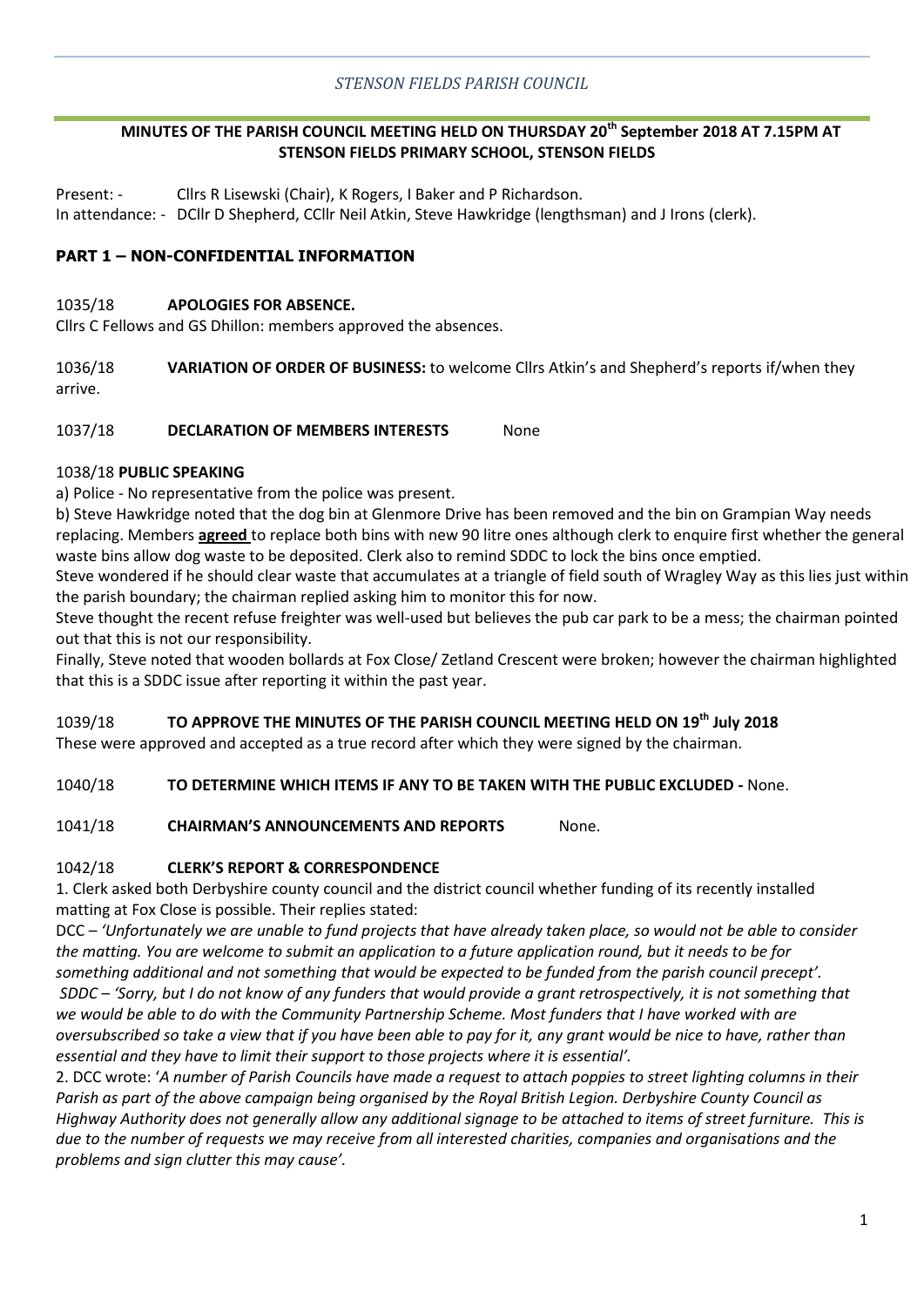3. Clerk has asked SDDC (since April) to undertake inspections of the Fox Close play equipment including the matting. 4. Clerk asked the chairman to forward his thoughts over the budget so as to begin collation for the next meeting.

# 1043/18 **Matters for Decision or Discussion:**

a) Police Issues/Speed Limits/Road Safety. The chairman announced that a Community Speed Watch group will soon operate in the area and will convey to the PCSO that it should operate in 40mph as well as a 30mph zones. He rues that scrap metal vans have returned to the area which he reported to the PCSO. One van was detained through lack of tax, insurance and/ or scrap licence. Cllr Lisewski is also dismayed to regularly see hot food signs in the area; the Highway inspector assessed and decided that no action should be taken (see CCllr Atkin's report below).

b) Saxon Gate at Newton Village Development, Stenson Road. A fence has been erected at the site of the new community centre denoting that work on its construction should begin soon. Cllr Richardson noted that travellers at Stenson Road/ Glenmore Drive had gone. The chairman reported that hedges at Fox Close had been trimmed but leylandii had not been cut; DCllr Shepherd has informed SDDC of the latter.

1044/18 **Cllrs Atkin and Shepherd arrived at 8.15pm.** The chairman invoked the earlier decision to vary the order of business as per minute number 1036/18 to hear their reports. **CCllr Neil Atkin.**

## 1. CCllr Atkin has discussed nuisance signage with the Highways officer who considers them not to present a problem; however members prefer these to be removed. CCllr Atkin will speak to the officer again and revert. 2. Parking at the Bubble Inn; the leaseholder has explained that congestion arises from ramblers leaving their cars there for the day. However a new notice has been erected stating 'for patrons only'.

## **DCllr Dave Shepherd:**

# *Stenson Ward Councillors - Cllr Manjit Chahal and David Shepherd's* **Report to Stenson Fields Parish Council** 20th September 2018

## *SINFIN INCINERATOR*

Residents of Stenson Fields have been inconvenienced by construction traffic and unpleasant odours emanating from the site on Sinfin Lane.

The proposal to construct an incinerator on Sinfin Lane goes back many years. In 2002 "Brightstar" submitted a proposal for an incinerator on the site; this was opposed by Labour Councillors representing Stenson Fields. Cllr Shepherd recalls "there was considerable concern amongst residents so we invited the director of "Brightstar" to meet the residents at the monthly Councillors' Advice Surgery". Brightstar decided not to pursue the proposal but another company proposed an incineration scheme on the site. Plans for the waste incinerator were rejected over fears that gases could cause health and environmental problems. Public consultation started in 2009 but planning permission was refused. In 2010 the planning inspector turned down an appeal, this was overturned by the High Court in 2011. In 2012 a public inquiry was held, Councillor Shepherd addressed the inquiry expressing concerns about the effects of emission and the congestion to be caused by 300 lorries a day accessing the site. Unfortunately, planning permission was given by the second inquiry. In 2017 and 2018 your councillors have taken up traffic problems associated with the construction of the waste incinerator with Derby City Council. Complaints regarding the unpleasant odour started to be reported by residents. Your councillors asked South Derbyshire District Council's Environment office to investigate. Unfortunately the Environment Agency will not accept complaints from South Derbyshire District Council or your councillors on behalf of local residents. Your councillors attended the public meeting held in St Stephen's Church Hall on 18th September to support Sinfin Ward councillor colleagues. Stenson Fields residents attended the meeting and spoke of their concerns. It was worrying that residents around the school are amongst those experiencing the odour. This at a time when the plant is not running at full capacity, the company having stated that no odour will be generated by the incinerator. A resident claimed that having met with the Environment Agency, an impression was gained that if reasonable measures have been taken to mitigate the odour, residents would just have to live with it. The odour was experienced as far away as Deep Dale Lane. Sinfin councillors are to place the following motion to the Derby City Council meeting later this month: "Sinfin incinerator has had a chequered and contentious cross party history from concept, site-selection, planning, financial viability, construction and commissioning. More than 10 years down the line and 18 months after the handover deadline, many of the concerns and fears raised by local councillors and the Sinfin, Osmaston and Normanton community have been proven to be totally valid. The plant causes severe odour and noise pollution, impacting the daily lives of local residents. Something that the companies involved promised would never happen.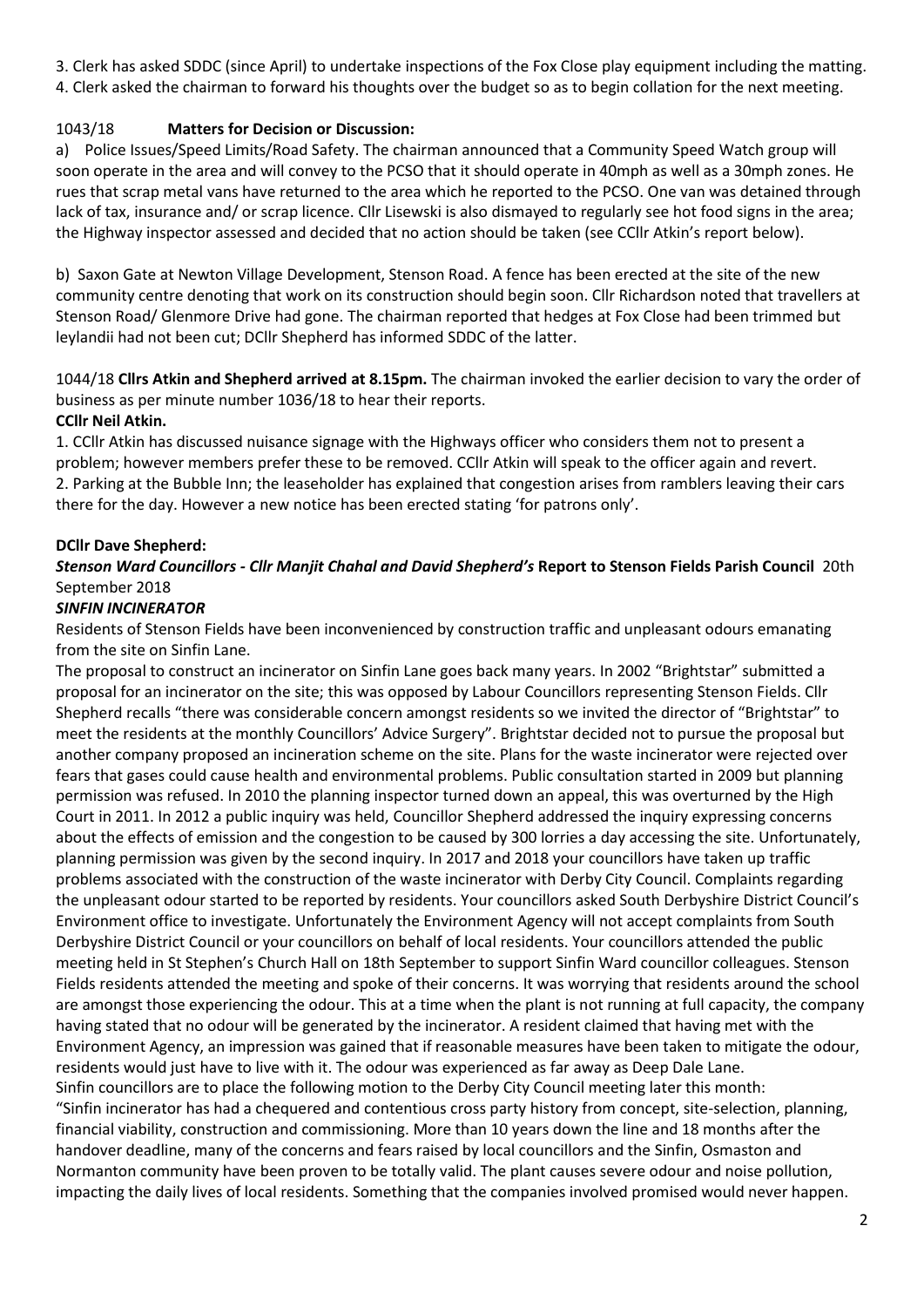The entire financial justification of what is the biggest contract this council has ever entered into is no longer credible. Council therefore calls upon the cabinet to exercise the legitimate break clause provided in the contract, signed and agreed by all concerned parties, to terminate the Sinfin Waste Plant contract."

Derbyshire County Council and Derby City Council are paying £25m each towards the cost of the incinerator. Stenson Ward councillors opposed the construction of an incinerator in a built up area. Recycling should be encouraged rather than landfill to resolve the waste problem.

Residents are urged to report concerns to the Environment Agency Incident hotline on 0800 80 70 60 (Freephone, 24 hour service)

# *STENSON FIELDS OPEN SPACES – MEETING IN SDDC CIVIL OFFICES 6TH SEPTEMBER 2018*

A concern regarding the status of open spaces has arisen, it is alleged that some residents are encroaching onto open space. A meeting was arranged between South Derbyshire District Council's Planning Policy Officer, the Chair, Vice Chair, and SDDC Councillor to discuss the matter. The meeting was shown the areas considered by SDDC to be in their ownership and informed of the action taken by the council to prevent open space being appropriated.

# *ROAD SURFACE AT JUNCTION OF WRAGLEY WAY/STENSON ROAD – MEETING WITH DERBYSHIRE COUNTY COUNCIL OFFICERS 14TH AUGUST 2018*

This matter was raised by Stenson Ward Councillors with Derbyshire County Council in response to a complaint from a resident regarding the number of times the junction had been repaired. The email was not answered so the matter was raised at the Repton Area Forum.

I met with the officers at the Junction of Wragley Way and Stenson Road and discussed the problems associated with the utility covers. The officer said that the role of the Highways Department was not to repair the damage around the utility covers but to ensure that Severn Trent repair it to a satisfactory level. He said that he had checked up and the thinks the County Council workers came either two or three times, each time to temporarily ensure health and safety issues were corrected. The remaining times when the unsatisfactory repairs were done, were the work of the utility company. Each time the repair was made an inspector was sent from the council and a report compiled. This entailed the utility company being required to effect a permanent repair at no cost to the council. In fact, the utility company had to pay for the inspector's visit and report. I have to say that this junction has been a problem to residents and me for some time. By the look of the latest repair, it is now better than it has been for years. That said, if it deteriorates again, let me know and I will chase up again. I took the opportunity to raise a few other highways concerns within the ward but as always, lack of money prevents prompt action.

## *STENSON FIELDS TREE MATTERS – MEETING WITH SOUTH DERBYSHIRE DISTRICT COUNCIL OFFICERS 19TH SEPTEMBER 2018*

As often happens, residents of Stenson Ward have reported problems with trees. Unusually, on this occasion two residents have requested more trees whilst two more requested tree removal. Whilst Stenson Ward Councillors sympathize with such requests, the council's Tree Policy is designed to maintain the wooded aspect of the district. Whilst supporting the policy, we believe that on some occasions trees causing concern should be removed in spite of the policy. As always, we support the planting of two trees for every tree lost.

## *STENSON WARD POLICING MATTERS – MEETING WITH POLICE IN SOUTH DERBYSHIRE DISTRICT COUNCIL OFFICES 15TH AUGUST 2018*

Councillors met with the police to discuss the "County Lines" aspect of drug distribution in South Derbyshire. Dealers from large cities are expanding into rural and small towns. The homes of vulnerable people are being used to accommodate dealers and involving very young people.

## *POLICING MATTERS – PCSO DUNN WILL ATTEND COUNCILLORS CHAHAL AND SHEPHERD'S MONTHLY ADVICE SURGERY IN STENSON FIELDS SCHOOL, 10.30 – 11.30 ON SATURDAY 28TH SEPTEMBER.*

PCSO Dunn has impressed residents with her approach to community policing. She will join Stenson Ward Councillors to listen to residents' concerns in private if required. Cllr Chahal and Shepherd thank PCSO Dunn for accepting our invitation to meet residents of the ward.

1045/18 The chairman thanked both councillors for their attendance and contribution. CCllr Atkin left at 8.25 pm and DCllr Shepherd at 8.40pm after which standing orders resumed.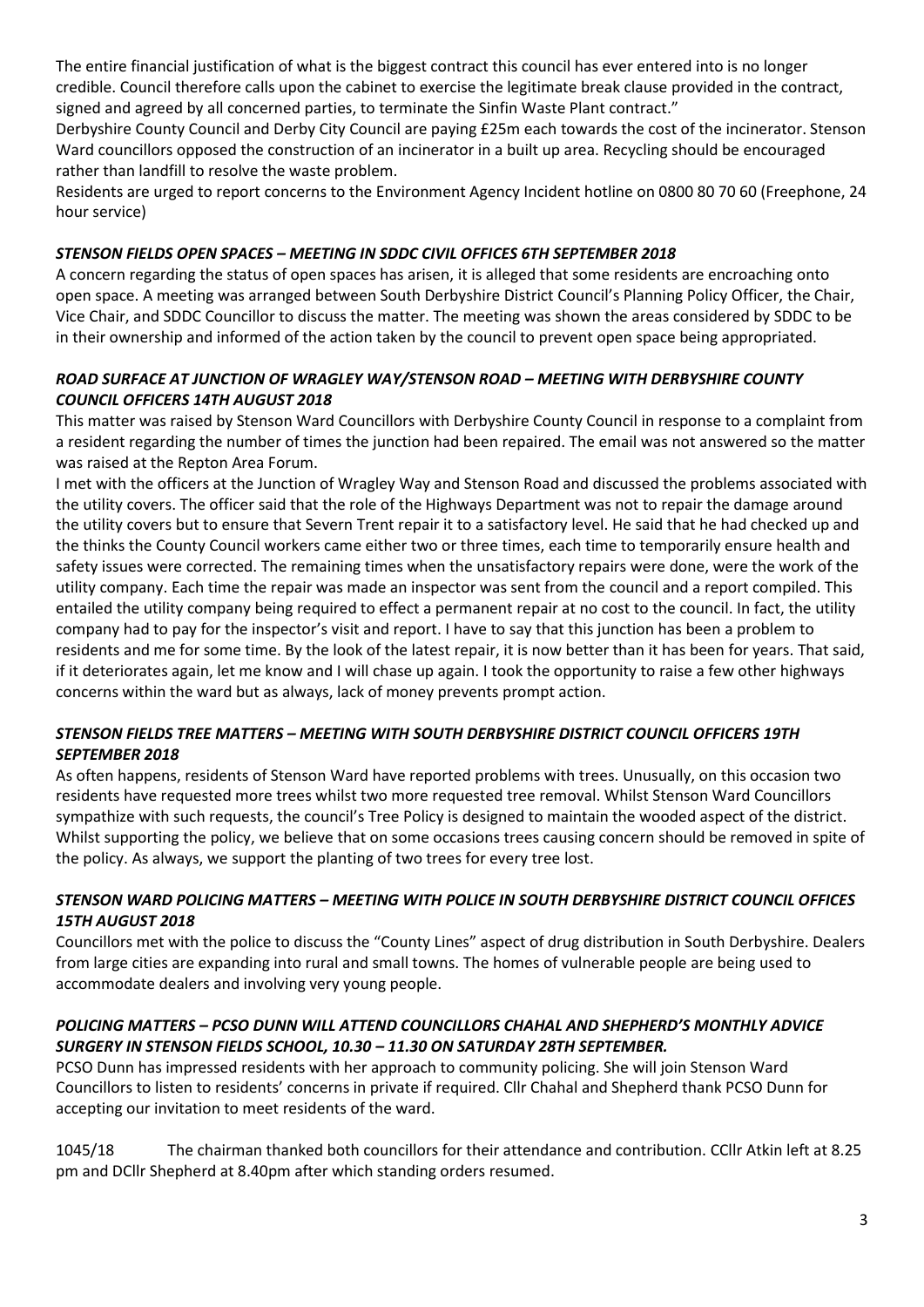c) Environmental issues (Biffa, trees, bulbs, bins etc).

Biffa has now reinstated council's previous collection contract which the clerk has signed and returned. A collection from the bin was made on Monday 17<sup>th</sup> September. Council paid its invoice on 15th March 2018 for services Apr-June and received a credit in May. So far no invoice has been forthcoming for July – Sept services.

Trees and bulbs to be discussed at the next meeting where Cllr Baker will provide an update.

d) Lengthsman Scheme. Steve handed the lengthsmen's receipts for waste sacks etc to the clerk for

reimbursement. The chairman once again conveyed his and council's gratitude to both lengthsman for their ongoing service.

e) Website designer update. **Resolved:** clerk to ask the present website manager for details of the programme used and any other relevant information that may assist us to run it ourselves or in conjunction with another manager. f) To consider upgrading the Ledbury Chase play equipment. **Resolved:** held over to the next meeting.

g) New notice boards. Clerk asked the contractor to install the new board at Arleston Lane especially due to the original one having been blown down adding that council will sanction the payment tonight. Members will consider

replacement of the other boards in due course.

h) Outcome of the IGV meeting on 2nd August: the minutes of these were circulated to members.

i) Outcome of the Open Spaces meeting on 6th Sept: covered earlier in DCllr Shepherd's report.

j) To consider adoption of a Co-option policy. **Resolved:** adopted. Clerk produced a poster highlighting the existence of casual vacancies and inviting applicants which members **agreed** can be displayed.

## 1046/18 **PLANNING**

## **Applications**

10. To consider planning applications:-

9/2018/0829 - THE ERECTION OF A BOUNDARY FENCE AT 17 TREGONY WAY STENSON FIELDS. Consultation End Date 03-Sep-2018. **Resolved:** objection on the grounds that it is not in keeping with the open aspect of the area and traffic visibility will be impaired.

9/2018/0791 - CERTIFICATE OF LAWFULNESS FOR THE PROPOSED ERECTION OF A SINGLE STOREY REAR EXTENSION AT 15 GLENCROFT DRIVE STENSON FIELDS. **Resolved:** no objection.

#### Decisions.

9/2018/0517 - THE ERECTION OF A WOODEN BOUNDARY FENCE ON TOP OF EXISTING BRICK WALL AT 2 TULLA CLOSE STENSON FIELDS. Householder Permission Granted.

9/2018/0710 - THE ERECTION OF A SINGLE STOREY SIDE EXTENSION AT 32 GOATHLAND ROAD STENSON FIELDS Householder Permission Granted.

## 1047/18 **FINANCE**

a) Accounts for payment:

| <b>Cheque</b> | <b>Payee</b>                                                        | Total £ |
|---------------|---------------------------------------------------------------------|---------|
| <b>No</b>     |                                                                     |         |
| 002182        | J Irons – Clerk's salary 4 weeks to $26th$ July                     | 503.81  |
| 002182        | J Irons – Clerk's salary 4 weeks to $23^{rd}$ August                | 504.01  |
| 002182        | J Irons - clerk expenses (see attached sheet) June - August         | 72.40   |
| 002183        | J Hawkridge - Lengthsman pay 4 weeks to 26 <sup>th</sup> July       | 214.57  |
| 002183        | J Hawkridge - Lengthsman pay 4 weeks to 23rd August                 | 230.15  |
| 002184        | S Hawkridge - Lengthsman pay 4 weeks to $26th$ July                 | 179.98  |
| 002184        | S Hawkridge - Lengthsman pay 4 weeks to $23^{\overline{rd}}$ August | 165.05  |
| 002185        | HMRC -employee's tax & NI - July                                    | 173.10  |
| 002185        | HMRC - employee's tax & NI - August                                 | 173.50  |
| 002186        | DCC - clerk's pension return in August                              | 152.12  |
| 002186        | DCC - clerk's pension return in September                           | 152.12  |
| 002187        | Cllr Fellows - chairman allowance April - September 2018            | 51.38   |
| 002188        | DCC - room hire March 2017 - February 2018                          | 645.64  |
| 002189        | Streetscape - Fox Close goalmouth matting                           | 4766.40 |
| 002190        | Robert Lewis Signs - new notice board at Arleston Lane              | 960.00  |
|               | <b>TOTAL</b>                                                        | 8944.23 |